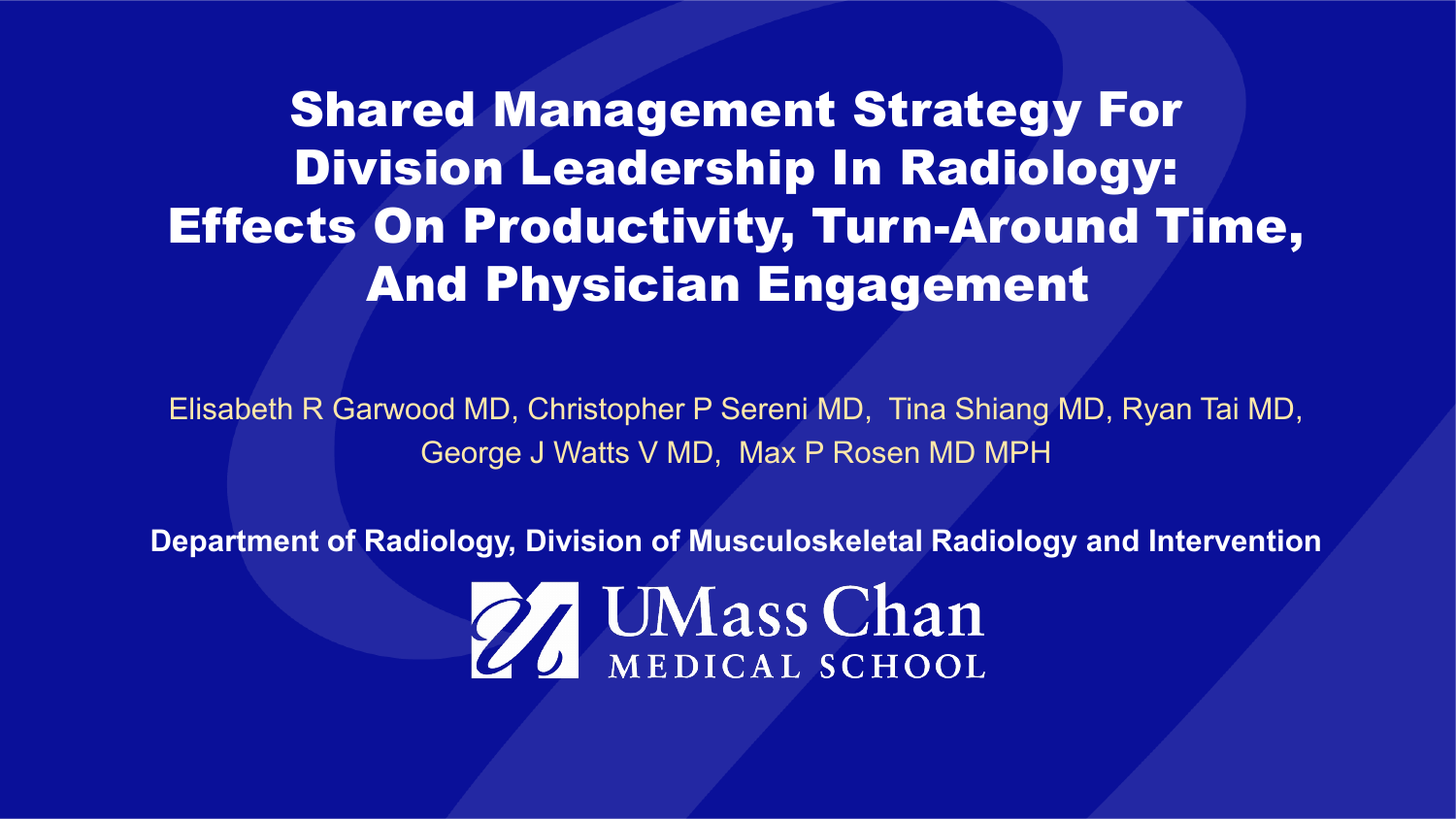#### Is there a better way to structure leadership in healthcare?

#### **Hierarchical Leadership Shared Leadership**

Single individual assumes all leadership responsibility Group sharing or rotation of leadership roles



*Common in healthcare settings*

*Embraces diversity of opinions, perspectives, and experiences*



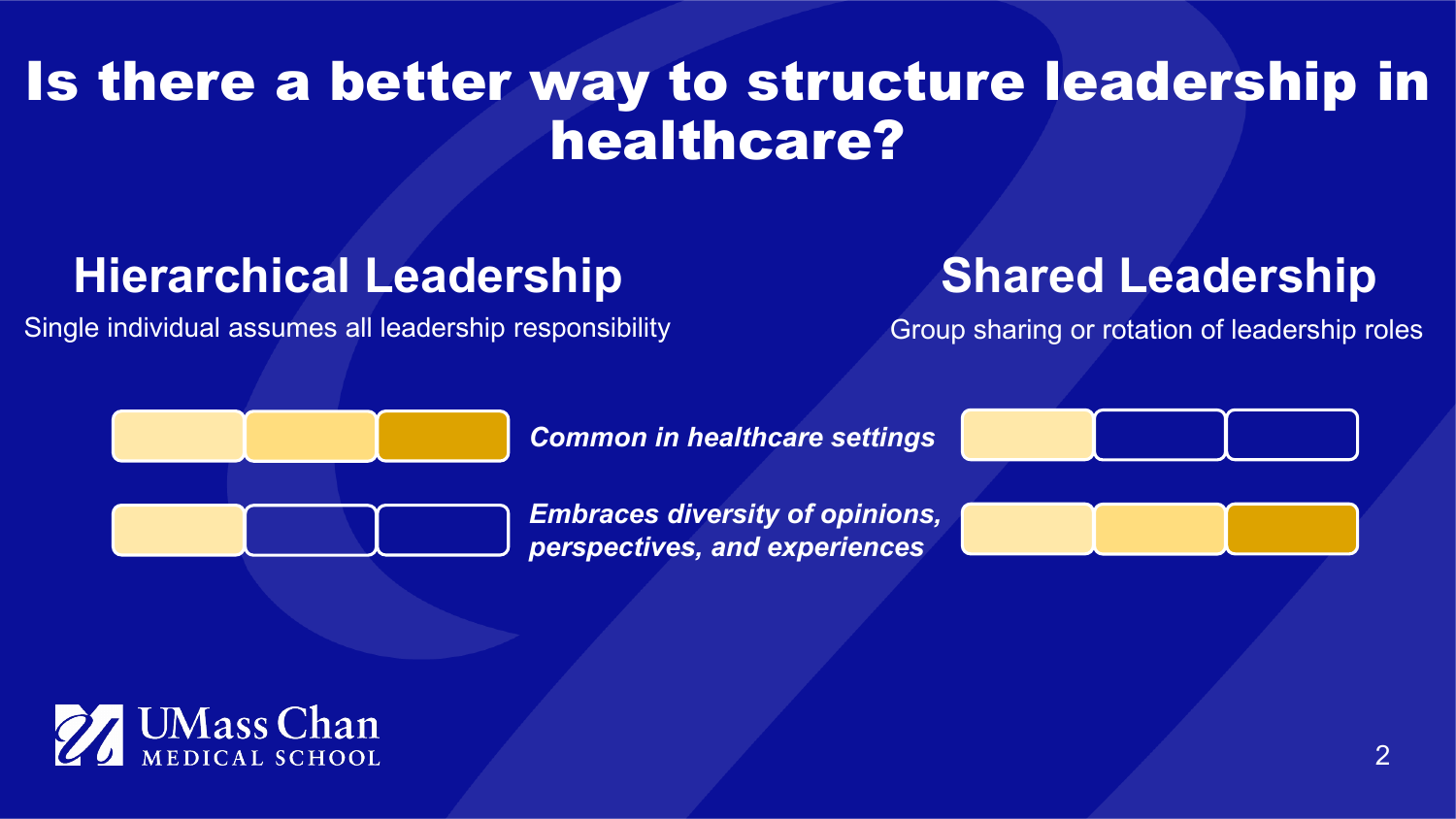## Shared leadership improves outcomes in complex settings

#### **Fewer staff COVID-19 infections in units with shared leadership**



*Salas-Vallina A, 2020*

**UMass Chan** EDICAL SCHOOL

**Improved performance in semi-professional soccer teams with shared leadership**



*Mertens N, 2021*

**Higher success rates in emergency simulations among cabin crews with shared leadership**

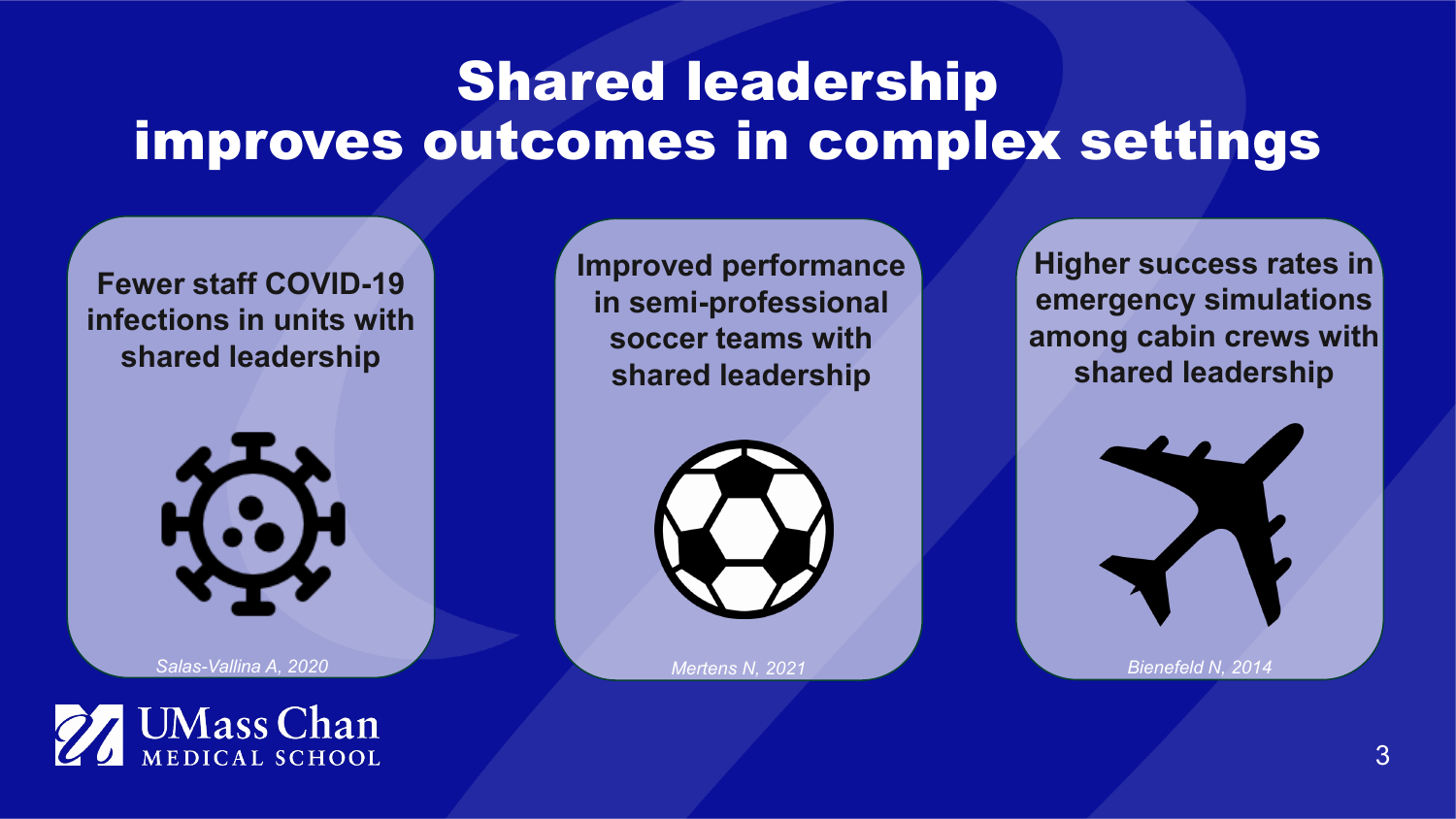### We piloted a shared leadership model for musculoskeletal (MSK) radiology division chief

*Responsibilities were divided among four faculty with complementary skill sets*



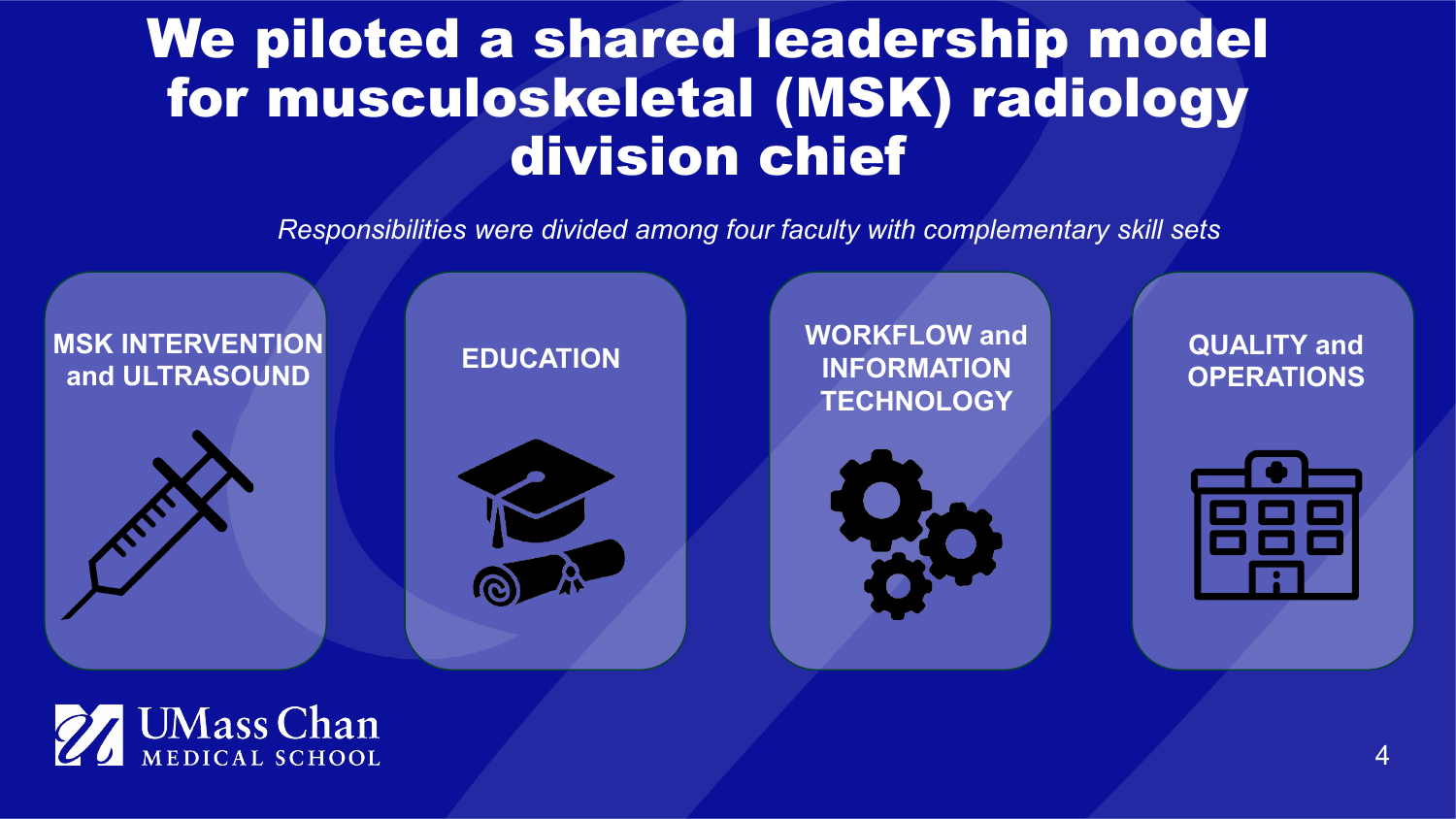### Outcomes were recorded for two consecutive years under the different leadership models

**Musculoskeletal Imaging and Intervention Division Chief Leadership Model**





**SHARED 1 year Academic Year 2019/2020**

OUTCOME MEASURES:

**UMass Chan** DICAL SCHOOL

Clinical productivity Turn-around time Moonlighting expenditures Faculty retention Academic productivity Physician engagement

5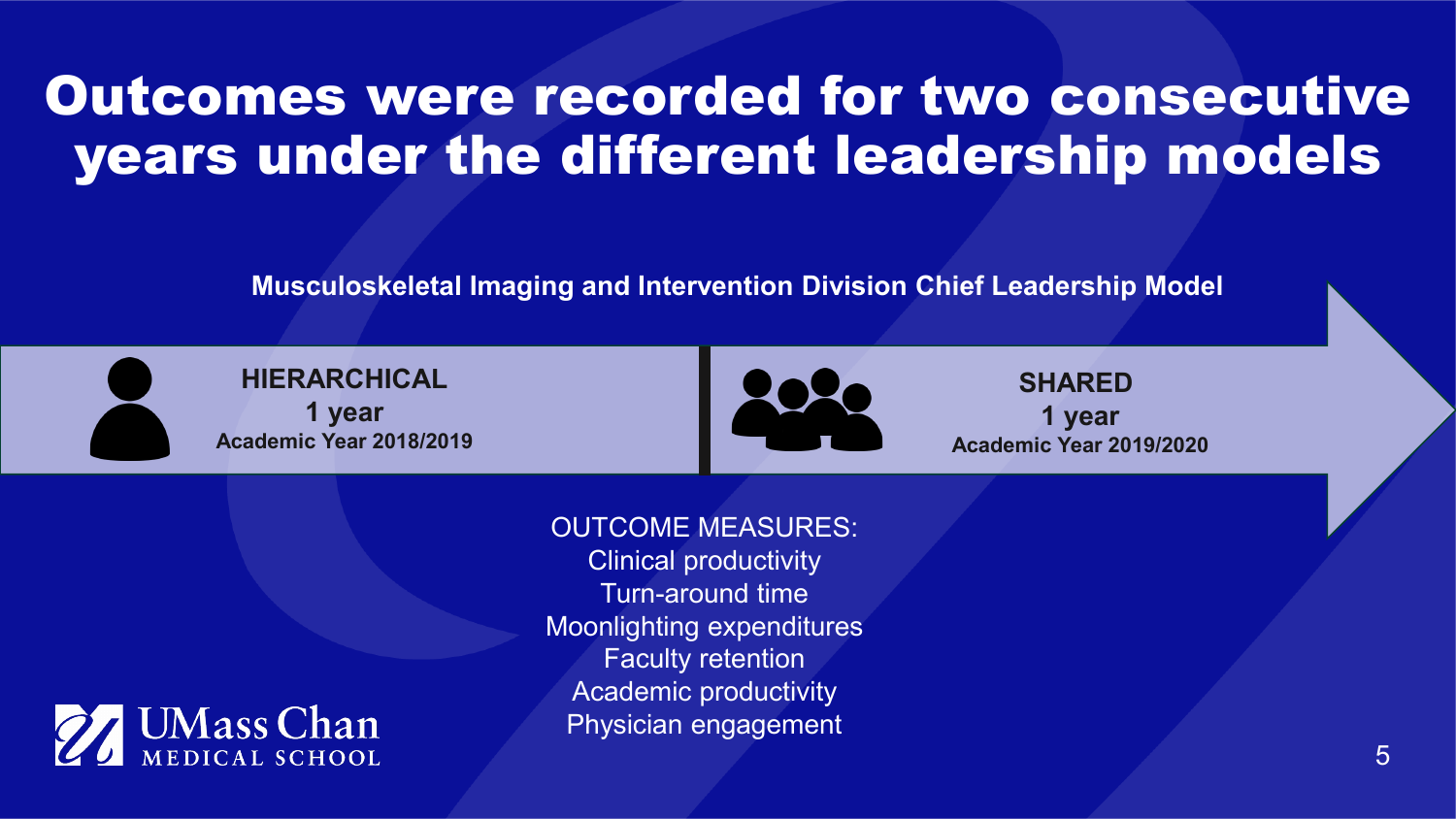#### Shared leadership: Faster Xray turn-around time

MSK Xray turnaround time (Exam Final to Report Final)



Revised scheduling with emphasis on group vs silo reading

Dedicated XR reader daily

Increased XR reader base

**UMass Chan** EDICAL SCHOOL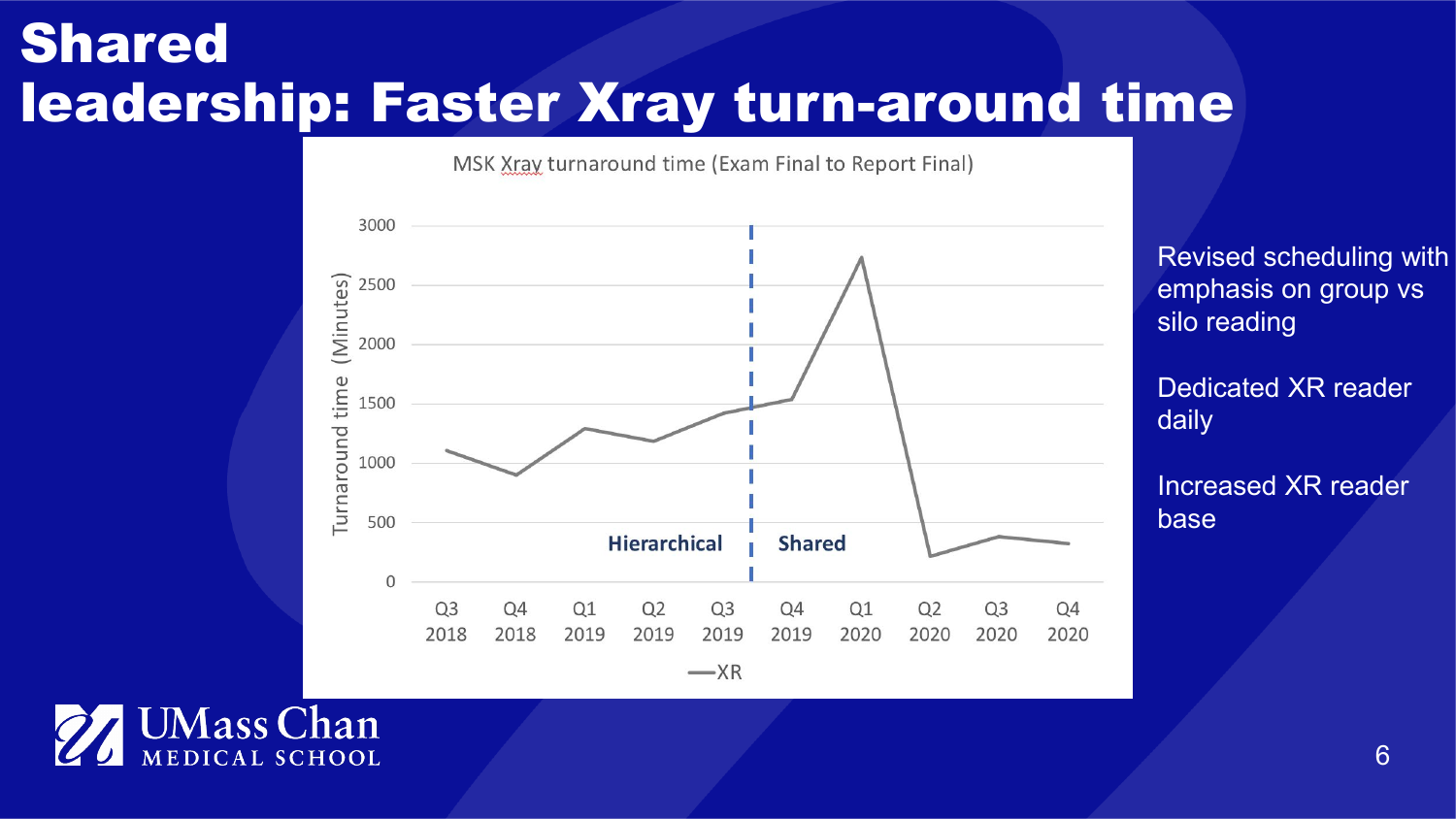### Shared leadership: Increased productivity

#### **More productive CLINICALLY**

#### **+1.1% RVUs / FTE\***

**Decreased Moonlighting Expenditure**

**-18% (5346 RVUs)**

*equivalent to 1 FTE at 50th percentile AAARAD\*\**

**More productive in ACADEMICS**

> **+2 peer reviewed manuscripts / FTE**



\*RVU: Relative value unit \*FTE: Full time equivalent \*\*AAARAD: Association of administrators in academic radiology faculty compensation survey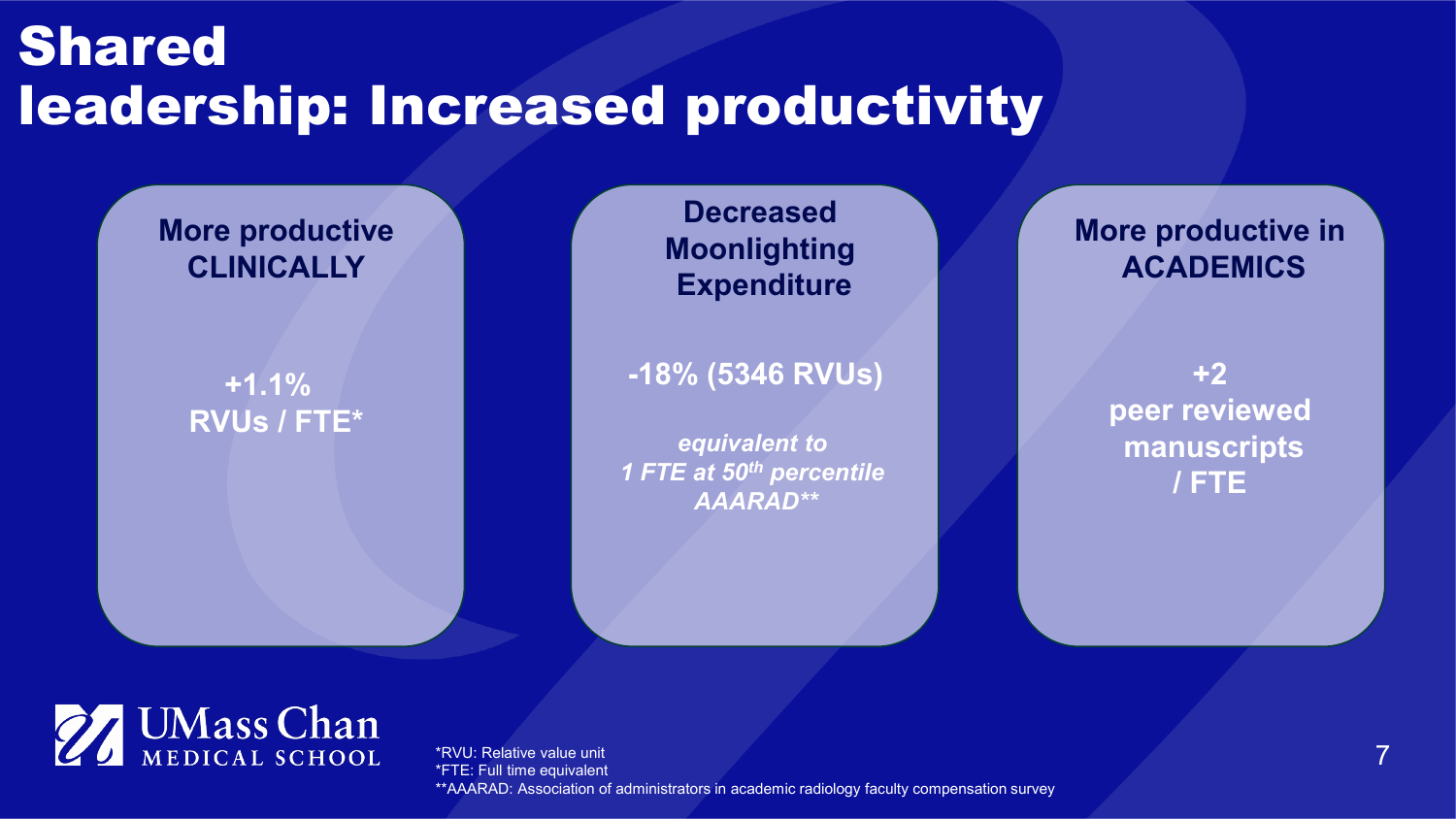### Shared leadership: Retention and engagement

**100% faculty retention during shared leadership**

**Approval for additional FTE**



Physician engagement survey by SullivanLuallin Group

**MSK division strengths of**

#### **"organizational efficiency of practice"**

#### **and**

**"organizational culture of wellness"**

**Higher scores compared to aggregate department scores** 

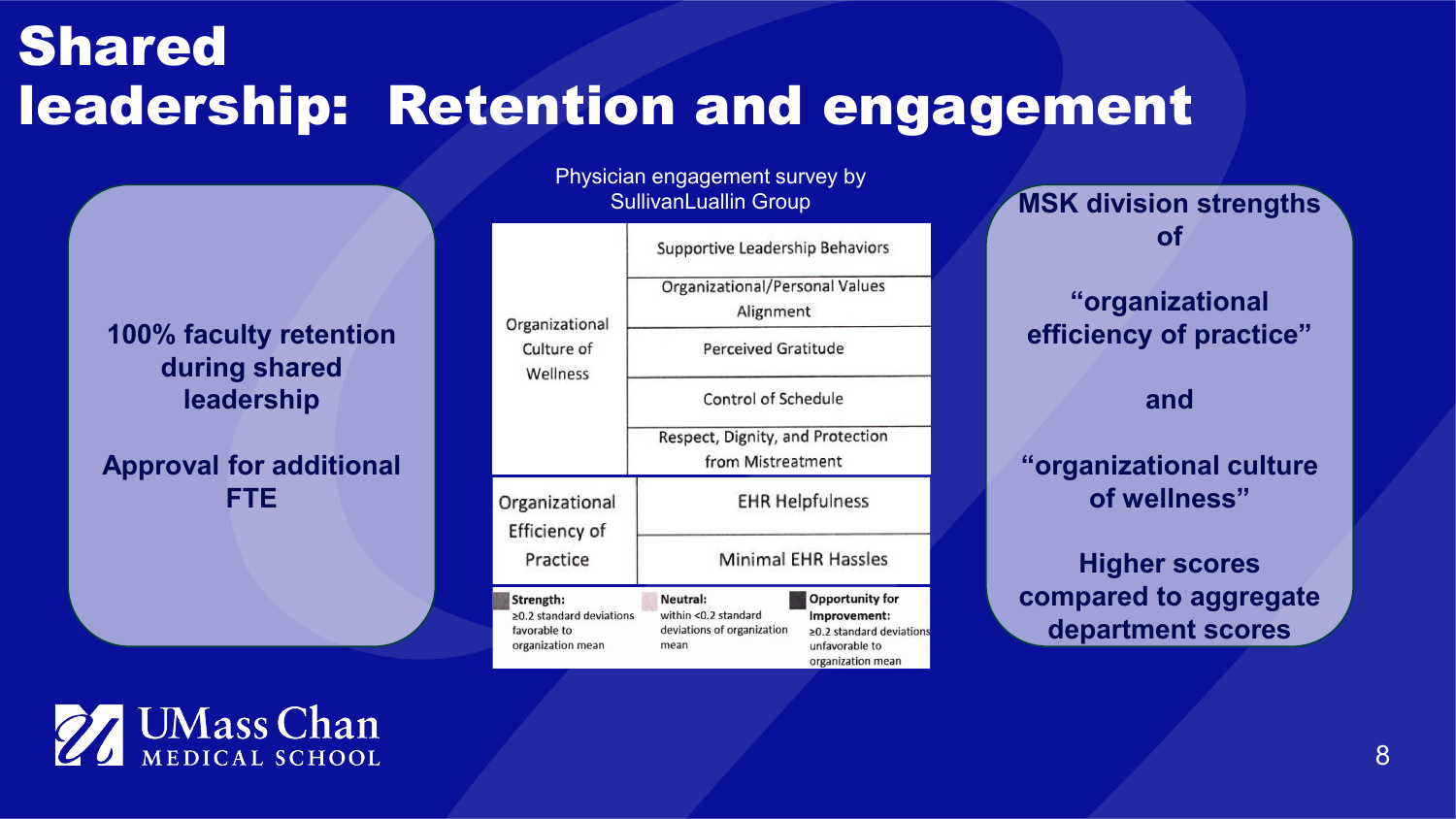# Shared leadership: Key points

- Inclusive leadership model that benefits from a diversity of opinions, perspectives, and experiences.
- Can improve outcomes in complex settings.
- Successful pilot within our department and healthcare organization.
- We observed modest but meaningful improvements in \*Turn-around time \*Clinical and academic productivity \*Faculty engagement and retention



Limitations: - Generalizability - Small division size - Performance metrics have multifactorial influence - Covid-19 occurred during study period